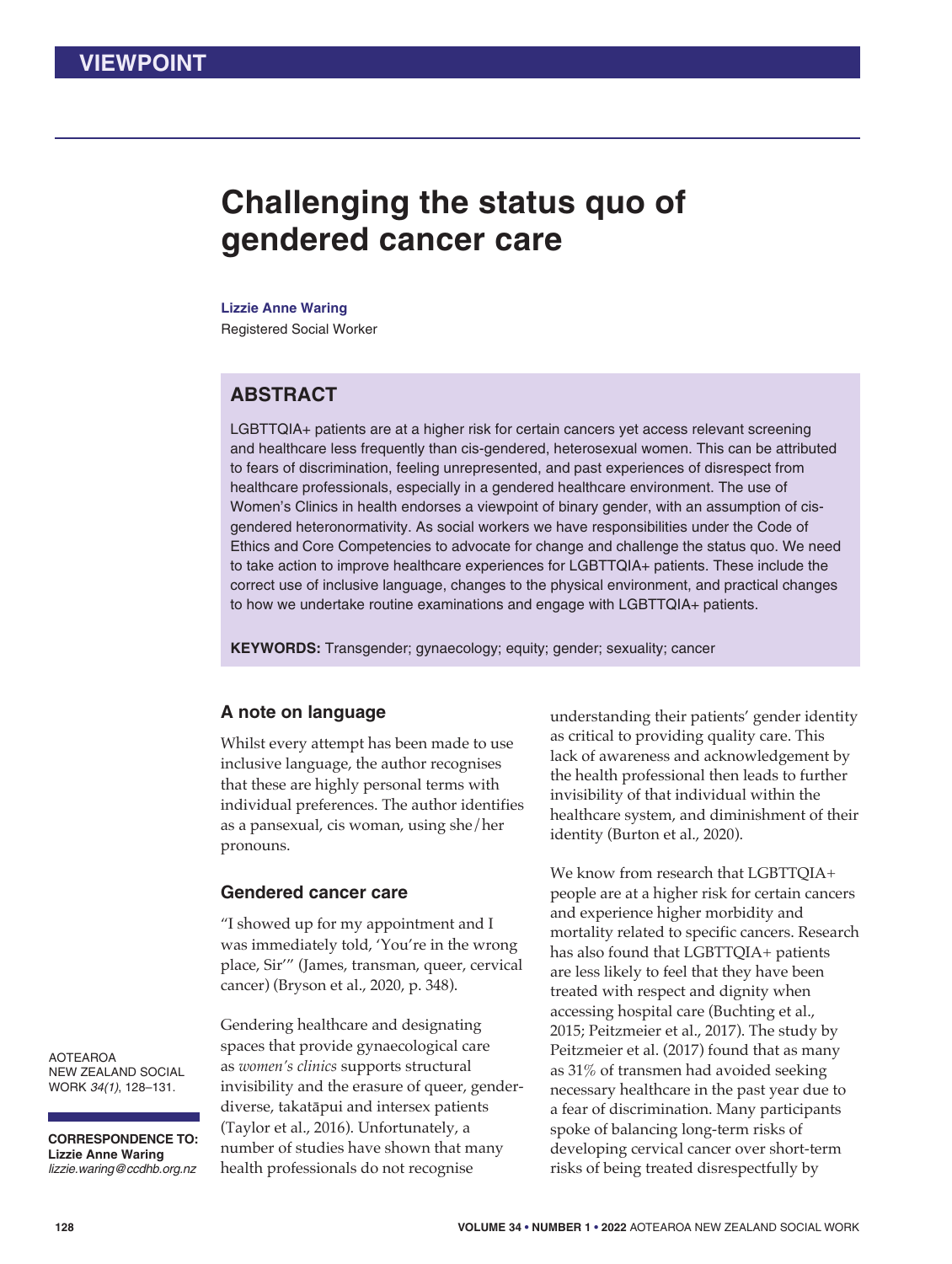healthcare providers. Non-cis patients also reported the added pressure of needing to educate their healthcare provider which can then create even greater power imbalances between a patient and the healthcare professional, who is often seen as the expert. This pressure results in higher rates of missed appointments and feelings of invisibility within the system (Taylor et al., 2016; Temkin et al., 2018).

It is apparent that accessing healthcare is not necessarily safe for all. This can be seen most strongly in gynaecological cancer care where treatment and assessment are based on a cis-gender, heteronormative identity and expression (Taylor et al., 2016). Why does our medical system ignore gender as a social construct which acts as a structural barrier to quality health outcomes? Why do some patients say they have to use a different narrative in order to become *treatable bodies* and fit into a binary system? And why are we continuing to use outdated viewpoints when we know that the gendering of cancer environments can cause significant distress? We need to challenge the binary view of gender equated with biological sex in how we deliver healthcare (Sledge, 2019). If we view our systems and biases through a different lens, we can challenge these dynamics, and also consider the intersectional nature of them.

## **The social work role**

As social workers, our role is to advocate, not just for our individual clients, but for systemic change and equitable access to services. These are fundamentals of the Social Workers Registration Board (SWRB) Core Competencies, and the Aotearoa New Zealand Association of Social Workers (ANZASW) Code of Ethics. The ethical principles of *mātātoa* (acting with moral courage), *kotahitanga* (solidarity and challenging injustice and oppression), and *manaakitanga* (supporting mana with respect, kindness and compassion) call us to ensure safe spaces, challenge injustice, oppression and marginalisation, advocate for equitable

access to services, and engage in action to change the structures that perpetuate injustice in society (ANZASW, 2019).

How many of us working in healthcare truly act on the principles to which we have signed up as registered social workers? Are we doing all that we can to push for change to heteronormative healthcare? As social workers, we cannot remain ambivalent or complacent in these matters.

Being complacent to heteronormative healthcare goes against the core values of social work and makes us complicit with the status quo. Social change does not just happen, it requires us to engage with our social work competencies and ethical principles, to bring attention to issues, and to join with others to effect change. Everyone has the right to access appropriate healthcare in a safe and equitable manner. Human rights are non-negotiable and not for discussion based on individual beliefs or biases.

We have responsibilities to ensure that we are competent in working "respectfully and inclusively with diversity and difference… including sexuality, gender and transgender" (SWRB, 2021, n.p.). We have the opportunity to lead change and increase awareness in relation to the importance of gender and sexual identity. We must take responsibility for educating ourselves and other health professionals to provide the best care for patients. Gender identity is a complex and constantly evolving issue. As social workers, we must keep upskilling so we can work respectfully and inclusively.

## **Patient perspectives**

To make gynaecological oncology safer for all patients and healthcare professionals, we need to challenge the cis-gendered, heteronormative assumptions that are inherent in healthcare. This is necessary to improve health outcomes and to increase equity for LGBTTQIA+ patients who are at a higher risk for certain cancers and who experience less equitable access to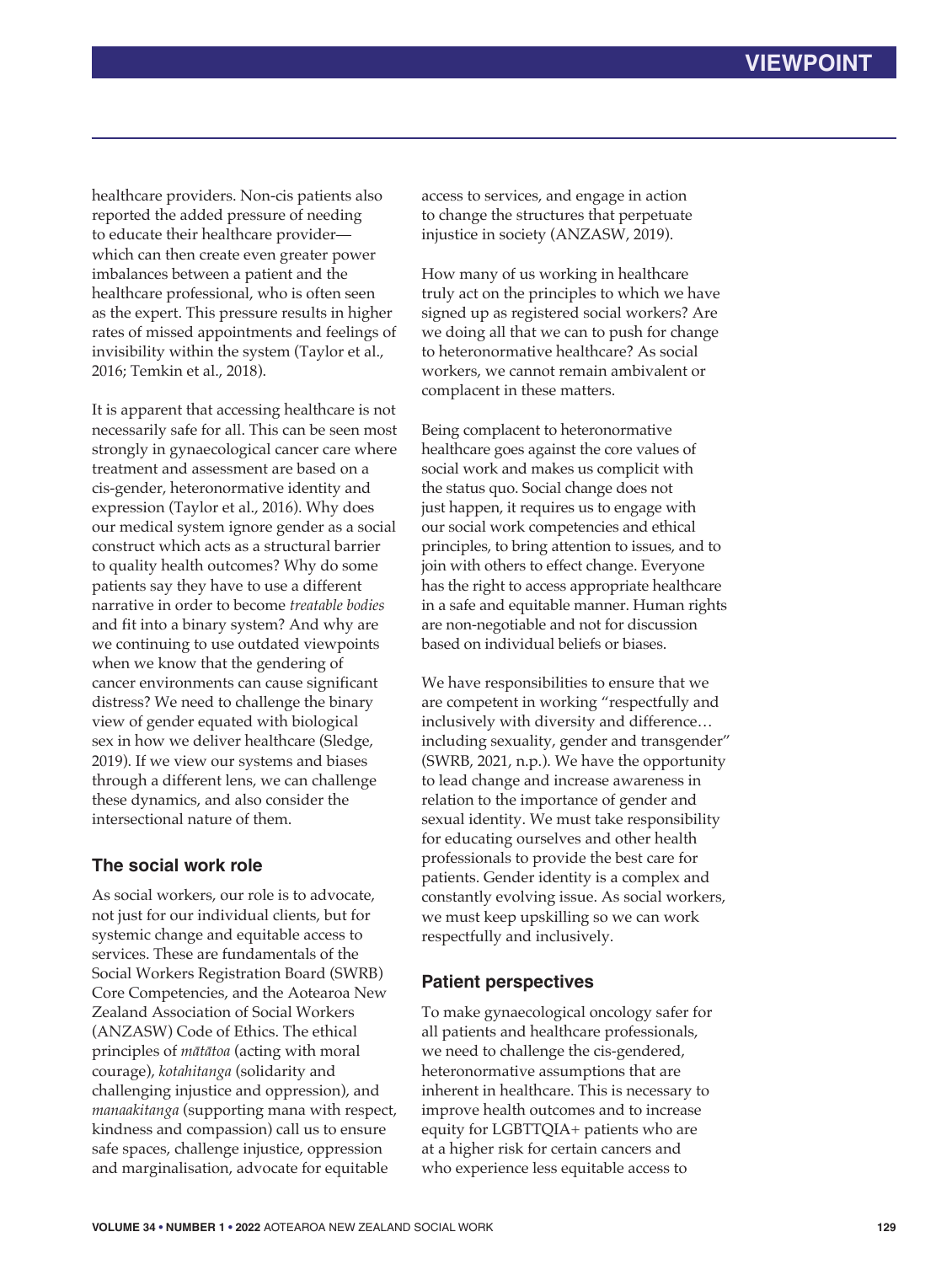#### *Table 1. Summary of Patient Suggestions*

| <b>Recommendations</b> |                                                                                                                                                                                                                                                                                                                                                                                                                                                                                                                                                                                                          |
|------------------------|----------------------------------------------------------------------------------------------------------------------------------------------------------------------------------------------------------------------------------------------------------------------------------------------------------------------------------------------------------------------------------------------------------------------------------------------------------------------------------------------------------------------------------------------------------------------------------------------------------|
| Language               | Use gender neutral language (people rather than women)<br>Use medical/biological terms over gendered terms<br>Check with people about their individual terms                                                                                                                                                                                                                                                                                                                                                                                                                                             |
| Identity               | Ask patients about their pronouns and gender identity (not just binary gender options)<br>Make forms inclusive and allow patients to enter their correct identity details<br>Check with patients about their preferred terms                                                                                                                                                                                                                                                                                                                                                                             |
| Environment            | Use non-verbal indications of inclusivity (e.g., rainbow signs)<br>Use posters and leaflets that are representative of all patients, not just cis-gender females<br>Use signage with gender-neutral terms/medical terminology (e.g., gynaecology over women)<br>Advertise inclusive, non-discriminatory policies and practices<br>Support staff to welcome all patients and to not make assumptions based on presentation                                                                                                                                                                                |
| Sexuality              | If relevant, ask patients about the type of sex they have (if any), without assuming that<br>penetrative sex is occurring<br>Ensure the patient is fully informed in ways that meet their individual self-knowledge<br>Do not assume the possibility of pregnancy                                                                                                                                                                                                                                                                                                                                        |
| Practical              | Consider booking appointments for early or late in the day to reduce waiting times<br>Call patients by their correct name, especially if different to their medical records<br>Avoid titles such as Mr or Mrs<br>Consider a female-presenting support person to attend and to stand when the name is called<br>If appropriate, support the patient to have more control over the examination (e.g., self-<br>insertion of speculum)<br>Consider admitting patients to a general ward, rather than a gynaecology ward<br>Patients may experience gender dysphoria and require additional time and support |

(Buchting et al., 2015; Burton et al., 2020; Gibson et al., 2017; Johnson et al., 2020; Potter et al., 2015; Taylor et al., 2016; Weyers et al., 2020)

healthcare. We may do this by changing our own practice and advocating for individuals and systemic change.

Table 1 draws together various authors' recommendations and research on inclusive and responsive care of LGBTTQIA+ patients based on patient suggestions.

## **Conclusion**

As social workers we have a responsibility to challenge unjust and ineffectual systems. Remaining with the status quo of gendered clinics perpetuates a system in which some communities within Aotearoa most at risk for certain cancers feel unsafe accessing appropriate care. Research shows that our environments for cancer support and treatment are inadequate to treat LGBTTQIA+ patients and can contribute to the systemic invisibility of these patients

and diminishment of their identify. We have an opportunity to support better care for all by educating ourselves and others and using a human rights lens on the way we currently provide care. When we make our healthcare environments more inclusive for LGBTTQIA+ communities, we take nothing away from cis-gendered women. What we do is create a space that is safer for all patients and improve healthcare outcomes.

*He kakano i ruia mai i Rangiātea, e kore ia e ngaro.*

#### **References**

Aotearoa New Zealand Association of Social Workers (ANZASW). (2019). *Code of ethics.* https://www.anzasw. nz/index.cfm//code-of-ethics/

Bryson, M. K., Taylor, E. T., Boschman, L., Hart, T. L., Gahagan, J., Rail, G., & Ristock, J. (2020). Awkward choreographies from cancer's margins: Incommensurabilities of biographical and biomedical knowledge in sexual and/or gender minority cancer patients' treatment. *Journal of Medical Humanities*, *41*(3), 341–361.